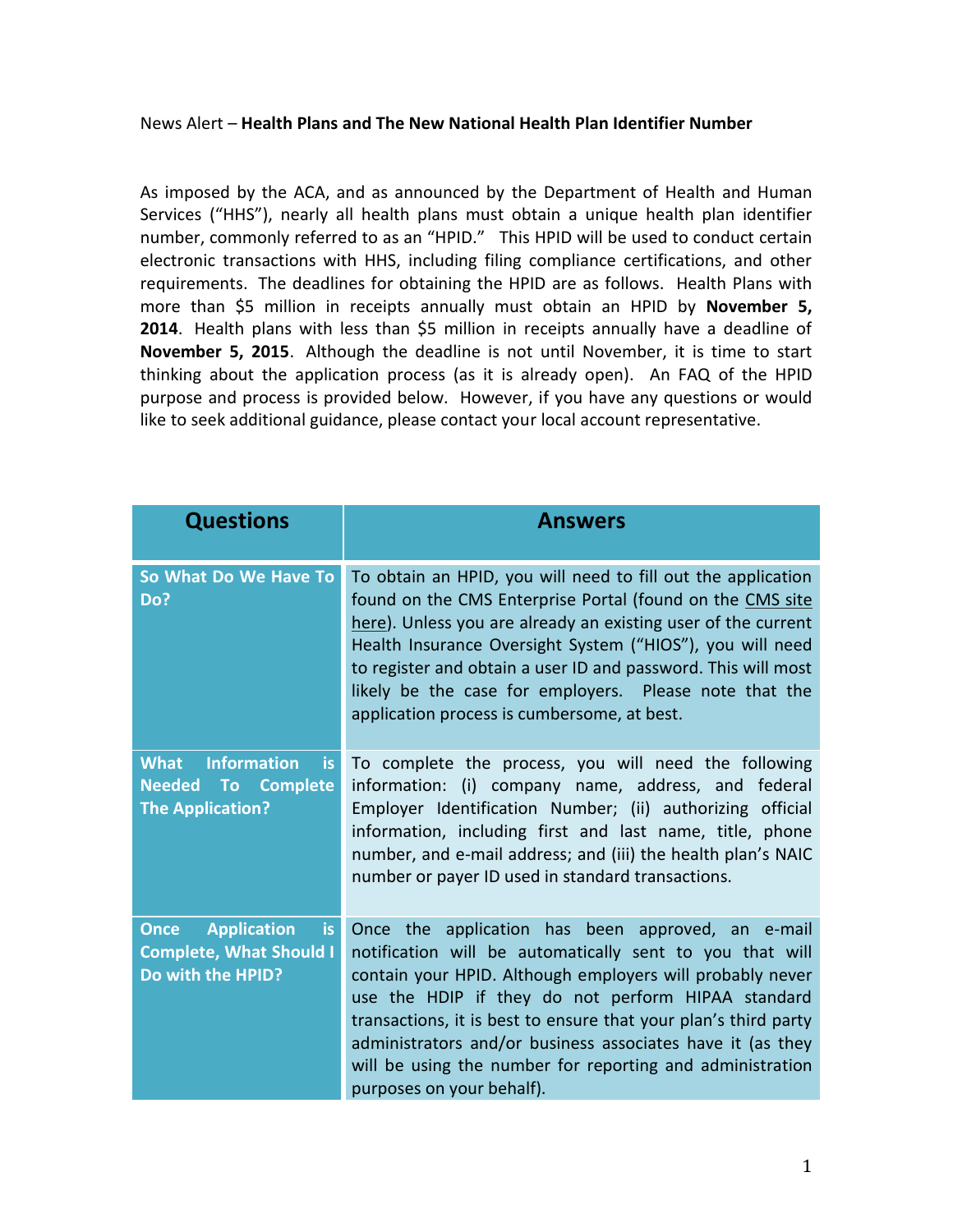| <b>WRAP</b><br><b>What</b><br><b>About</b><br>Plans?                                       | Plan sponsors and employers with wrap plans have some<br>releif, it appears. Health plans, called "Controlling Health<br>Plans" under the rules, with wrap-around benefits, such as<br>vision, dental or wellness plans, which are called "Subhealth<br>Plans", may extend their HPID number to those lines of<br>coverages. However, the Subhealth Plans may obtain their<br>own HPID, at their discretion.                                                                                                                                                                                                   |
|--------------------------------------------------------------------------------------------|----------------------------------------------------------------------------------------------------------------------------------------------------------------------------------------------------------------------------------------------------------------------------------------------------------------------------------------------------------------------------------------------------------------------------------------------------------------------------------------------------------------------------------------------------------------------------------------------------------------|
| <b>Will "Subhealth</b><br>Plans"<br><b>Be Required To Obtain</b><br><b>Their Own HPID?</b> | As stated above, "subhealth plans" may be extended their<br>controlling health plan's HPID. However, by November 7,<br>2016, all covered entities must use their own HPIDs to<br>identify health plans in any HIPAA standard transactions.                                                                                                                                                                                                                                                                                                                                                                     |
| Tell Me Again - What's<br><b>The Point of This?</b>                                        | One of HIPAA's goals was to improve the efficiency of the<br>health care system by encouraging electronic data<br>interchange. To facilitate this, HHS issued extensive<br>specifications regarding electronic transactions, including<br>rules requiring medical providers to obtain unique<br>identifiers for use when filing claims and conducting certain<br>other electronic transactions. For some reason, HHS is now<br>requiring health plans to obtain these HPID's, or unique<br>identifiers.                                                                                                        |
| Does This Apply to Fully<br><b>Insured and Self-Insured</b><br>Plans?                      | As stated above, each health plan (or controlling health<br>plan) is required to apply for and obtain an HPID. Although<br>the definition of a health plan is not concise and clear, it<br>appears that both fully insured and self-insured health plans<br>need to obtain one. What's interesting, however, is that<br>given an employers sparse association with the claims<br>payment process, it would make more sense to clarify or<br>redefine "health plan" to include entities with claims<br>processing responsibility (generally, insurers or TPAs), and<br>exclude employer-sponsored health plans. |
| <b>Will</b><br><b>This</b><br><b>Be</b> Delayed<br><b>Given Its Complexity?</b>            | Possibly. The HIPID is tied together with some technical<br>issues that HHS is currently solving. In other words, there is<br>a "glitch" in the process. As such, there's a chance HHS may<br>excuse employers from the need to obtain HPIDs, or delay<br>the deadline for doing so. Therefore, it may not be<br>necessary to rush to the application process (i.e., wait until<br>July/August to determine if delays or not).                                                                                                                                                                                 |
|                                                                                            | If there are no delays, and plan sponsors are required to<br>obtain the HPID, the deadline is November 5, 2014, which<br>gives employers 60+ days to complete the application. As                                                                                                                                                                                                                                                                                                                                                                                                                              |